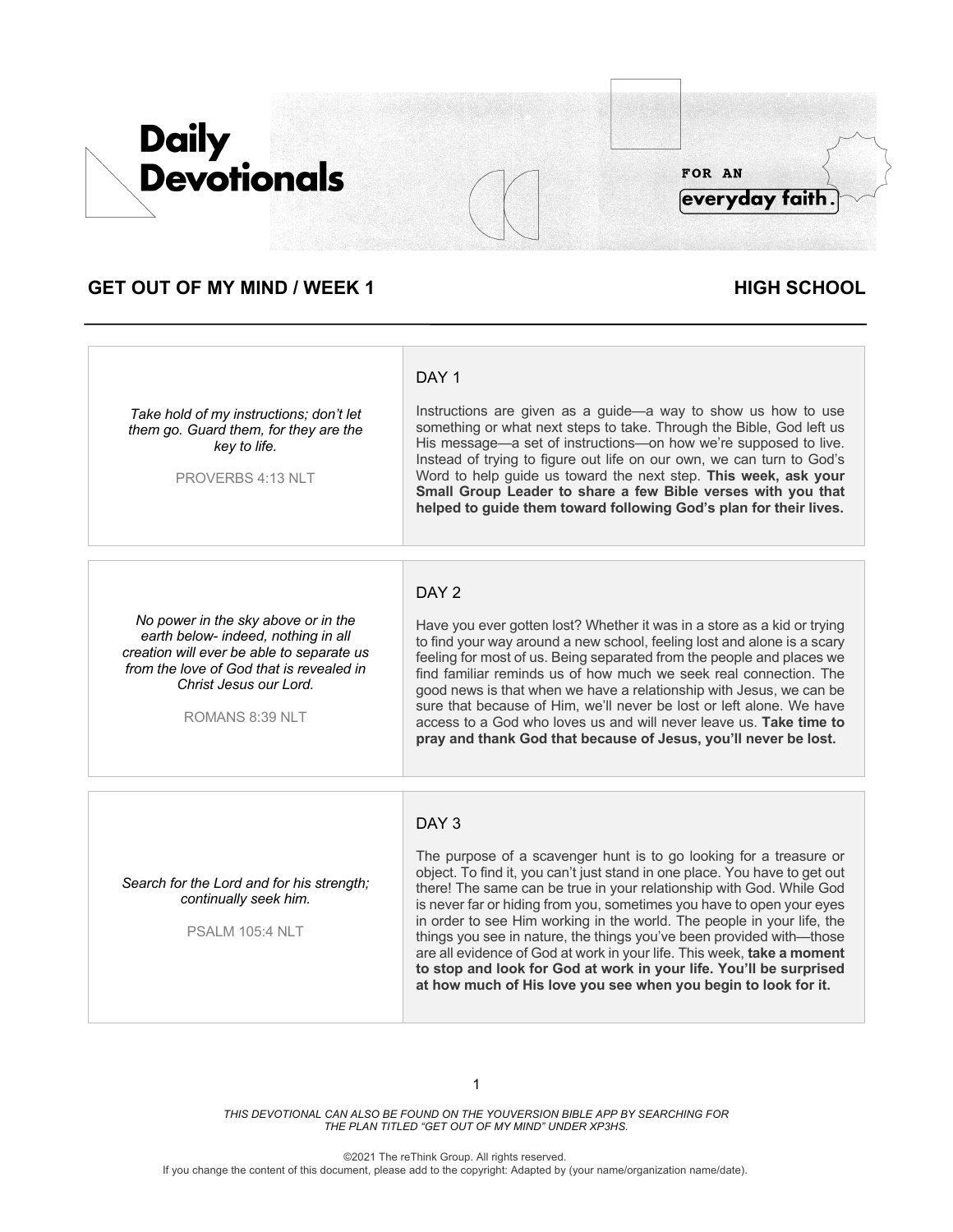#### DAY<sub>4</sub>

*Dear brothers and sisters, if another believer is overcome by some sin, you who are godly should gently and humbly help that person back onto the right path. And be careful not to fall into the same temptation yourself*

GALATIANS 6:1 NLT

Have you ever come upon a roadblock or detour while in the car? It's usually a sign that something unsafe is ahead, and you need to take a different route. If you keep going on that same road, it won't end well. While God doesn't use actual roadblocks in our lives, God has placed people in our lives to help steer us away from the paths that are dangerous for us—the paths that may lead us to hurt ourselves or others-or sin. Our friends, our Small Group Leaders, our siblings, and even our parents can all act as help to encourage us away from giving into temptation and toward God's plan. **Who is the person like that in your life? This week, thank them for helping you stay on the right path.**

#### DAY<sub>5</sub>

*Keep watch and pray, so that you will not give in to temptation. For the spirit is willing, but the body is weak.*

MARK 14:38 NIV

*But thanks be to God! He gives us the victory through our Lord Jesus Christ.*

1 CORINTHIANS 15:57 NIV

It's difficult to say no to temptation when we're on our own. We've all faced temptation. And we all probably will again! But here's the good news: We weren't meant to face it on our own. In fact, God has given us exactly what we need to resist temptation. He's given us His strength, love, and forgiveness. **Commit this verse to memory this week. And when you find yourself facing temptation, pray this verse aloud as a reminder of God's strength to help you resist.**

#### DAY 6

#### *Written by Chloe, age 18, from Taylorsville, Georgia, USA*

Temptation is something everyone struggles with. It could be as simple as scrolling TikTok when you are supposed to be asleep, or maybe going to a party that you know will have alcohol at it, but you still want to go even though it could lead to unwise decisions. There are so many examples of temptation, but when we step away from them and we focus on God and the things He has in store for us, that's when we find the victory that is talked about in 1 Corinthians 15:57.

I have found this to be true when I have faced temptation. I have struggled with being invited to a party and wondering if there was going to be alcohol or other things that I know I shouldn't take part in, but in the back of my mind, I still wanted to go and hang out with my friends. I'll be honest. It can be hard to say no to things that tempt us, especially when everyone around us is enjoying themselves. But, by practicing self-control, I find an even bigger reward. When I spend time with my family or my friends at church instead, I don't have to worry about making those hard decisions. The temptation is still there, but by asking God for the strength to say no, we are able to find that victory and we will be able to thank Him later for the good things He gives.

*THIS DEVOTIONAL CAN ALSO BE FOUND ON THE YOUVERSION BIBLE APP BY SEARCHING FOR THE PLAN TITLED "GET OUT OF MY MIND" UNDER XP3HS.*

©2021 The reThink Group. All rights reserved.

If you change the content of this document, please add to the copyright: Adapted by (your name/organization name/date).